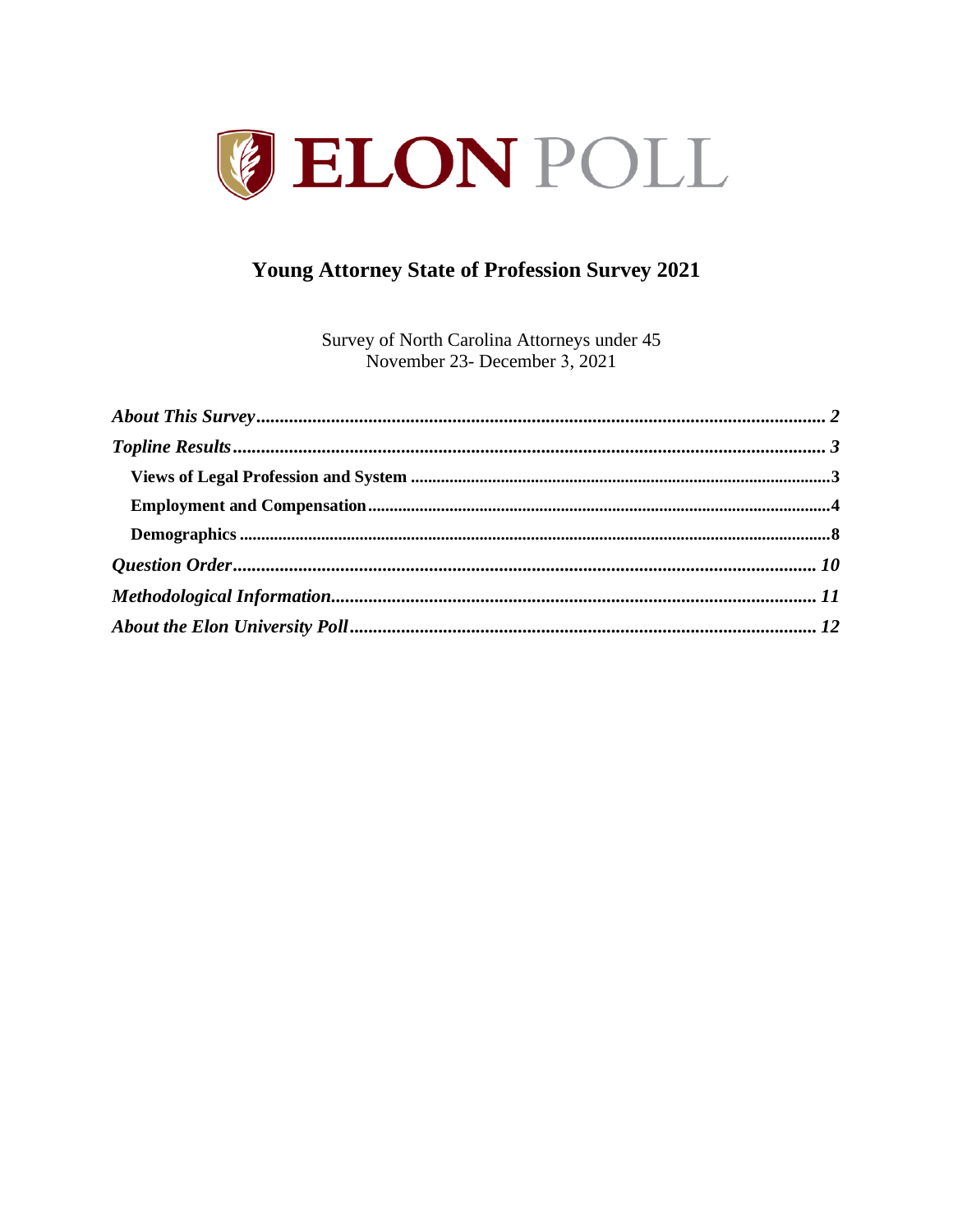

# <span id="page-1-0"></span>**About This Survey**

The Elon University Poll conducted a survey of 812 licensed North Carolina attorneys under 45 years of age. The survey was conducted via direct emails from November 23 to December 12, 2021.

The overall results have a confidence of +/- 3.3 percentage points. Unless otherwise noted, results reported below are percentages (%) and sample sizes (N). Due to rounding, summed percentages sometimes differ from 100%.

This survey asked attorneys about views of the profession as well as salary and career information.

For highlights and interpretation of the key findings from this survey, please see the press release associated with this report.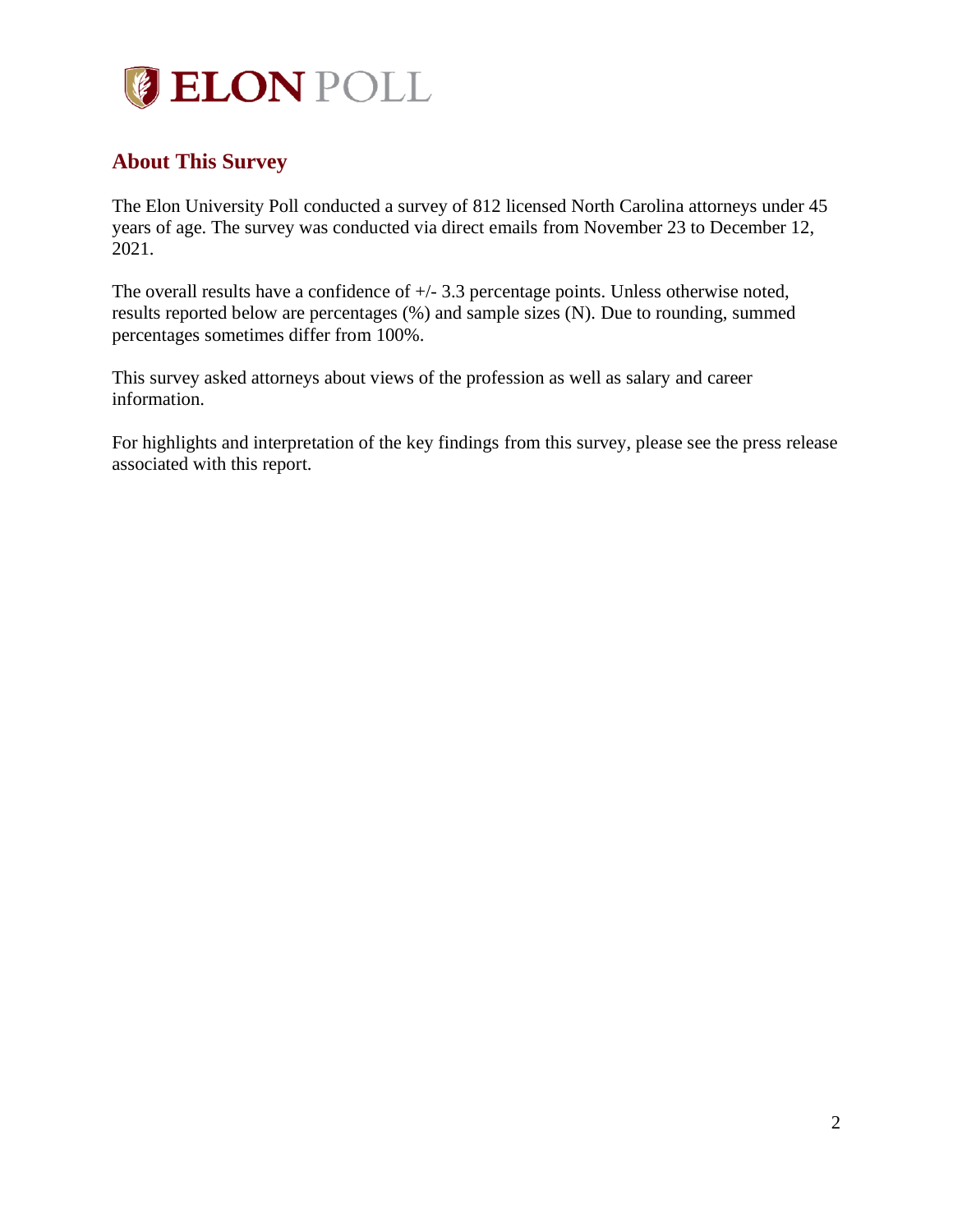

## <span id="page-2-0"></span>**Topline Results**

### <span id="page-2-1"></span>**Views of Legal Profession and System**

### Pride in Being an Attorney

To what extent do you agree or disagree with the following statement: "I am proud to be an attorney in North Carolina."

|                            | No.            | $\%$  |
|----------------------------|----------------|-------|
| Strongly agree             | 452            | 55%   |
| Somewhat agree             | 254            | 31%   |
| Neither agree nor disagree | 96             | 12%   |
| Somewhat disagree          | 18             | 2%    |
| Strongly disagree          | $\overline{2}$ | $0\%$ |
| $N=$                       | 822            | 100%  |

#### Attorneys and Society

To what extent do you agree or disagree with the following statement: "Being an attorney allows me to help make society a better place."

| Strongly agree             | 286 | 35%   |
|----------------------------|-----|-------|
| Somewhat agree             | 378 | 46%   |
| Neither agree nor disagree | 102 | 12%   |
| Somewhat disagree          | 47  | 6%    |
| Strongly disagree          | Q   | $1\%$ |
| $N=$                       | 822 | 100%  |

### Would you do it again?

To what extent do you agree or disagree with the following statement: "If I could give advice to a younger version of myself, I would encourage myself to pursue a legal career."

| Strongly agree             | 214 | 26%  |
|----------------------------|-----|------|
| Somewhat agree             | 220 | 27%  |
| Neither agree nor disagree | 113 | 14%  |
| Somewhat disagree          | 172 | 21%  |
| Strongly disagree          | 103 | 13%  |
| $N=$                       | 822 | 100% |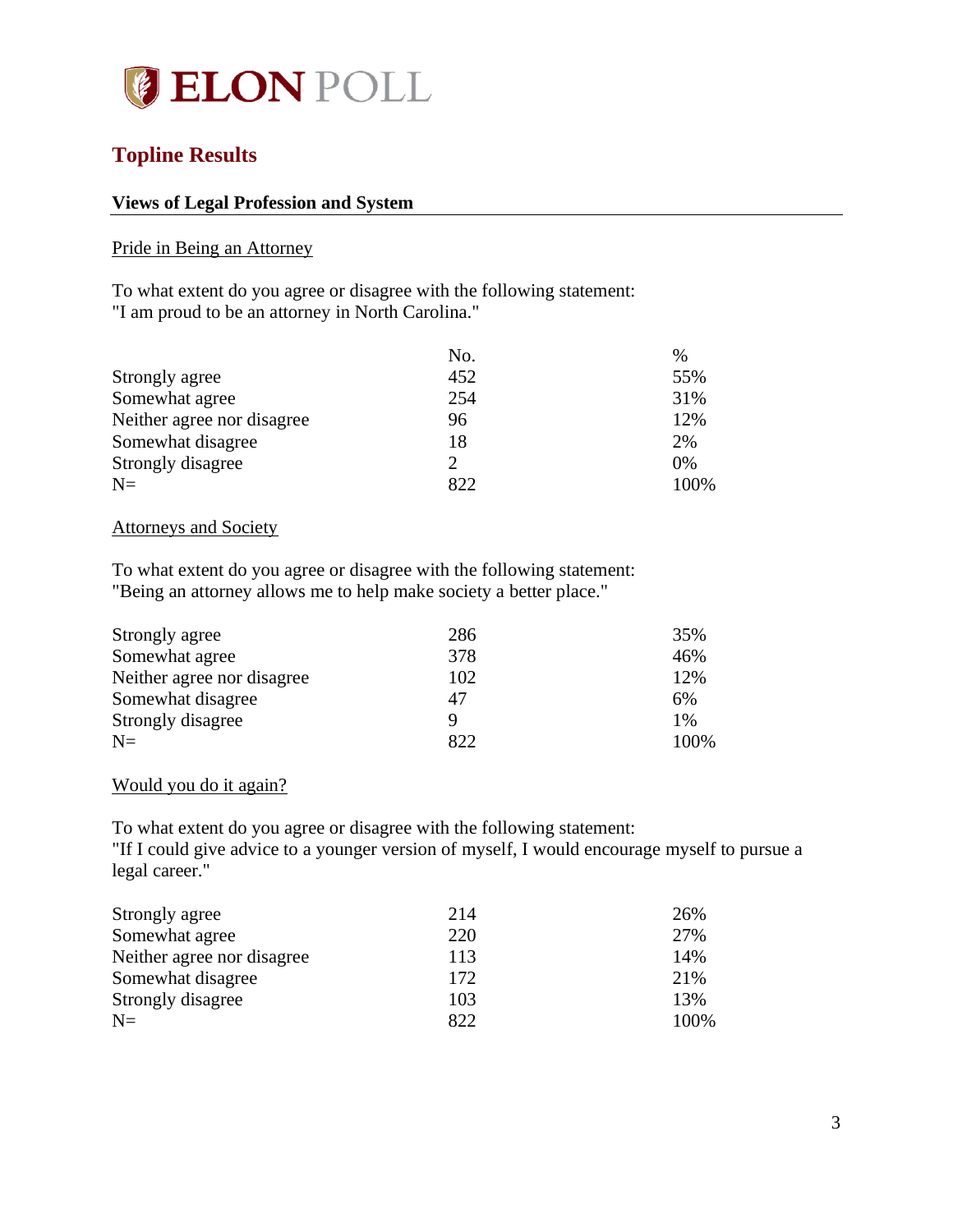

### Views of NC Legal System

Which of the following statements comes closest to your views about the North Carolina legal system?

| The state's legal system needs major changes.    | 279 | 34%   |
|--------------------------------------------------|-----|-------|
| The state's legal system needs moderate changes. | 390 | 48%   |
| The state's legal system needs minor changes.    | 132 | 16%   |
| The state's legal system needs no changes.       | 11  | $1\%$ |
| $N=$                                             | 812 | 100\% |

### Interest in Running for Office

How interested are you in running for elected political office, whether at the federal, state, or local level?

| Not at all interested          | 383 | 47%   |
|--------------------------------|-----|-------|
| Somewhat interested            | 333 | 41%   |
| Very interested                | 87  | 11%   |
| I have run for elected office. | 18  | 2%    |
| $N=$                           |     | 100\% |

## <span id="page-3-0"></span>**Employment and Compensation**

### Employment Status

Which of the following best describes your current employment situation?

| Not currently employed                |     | 2%    |
|---------------------------------------|-----|-------|
| Employed outside the legal profession | 72  | 9%    |
| Practicing law part-time              | 31  | 4%    |
| Practicing law full-time              | 707 | 86%   |
| $N=$                                  | 822 | 100\% |

### **Job Satisfaction**

| Overall, how satisfied are you with your current job? |     |       |
|-------------------------------------------------------|-----|-------|
| Very satisfied                                        | 403 | 50%   |
| Somewhat satisfied                                    | 318 | 39%   |
| Not very satisfied                                    | 67  | 8%    |
| Not at all satisfied                                  | 22. | 3%    |
| $N=$                                                  | 810 | 100\% |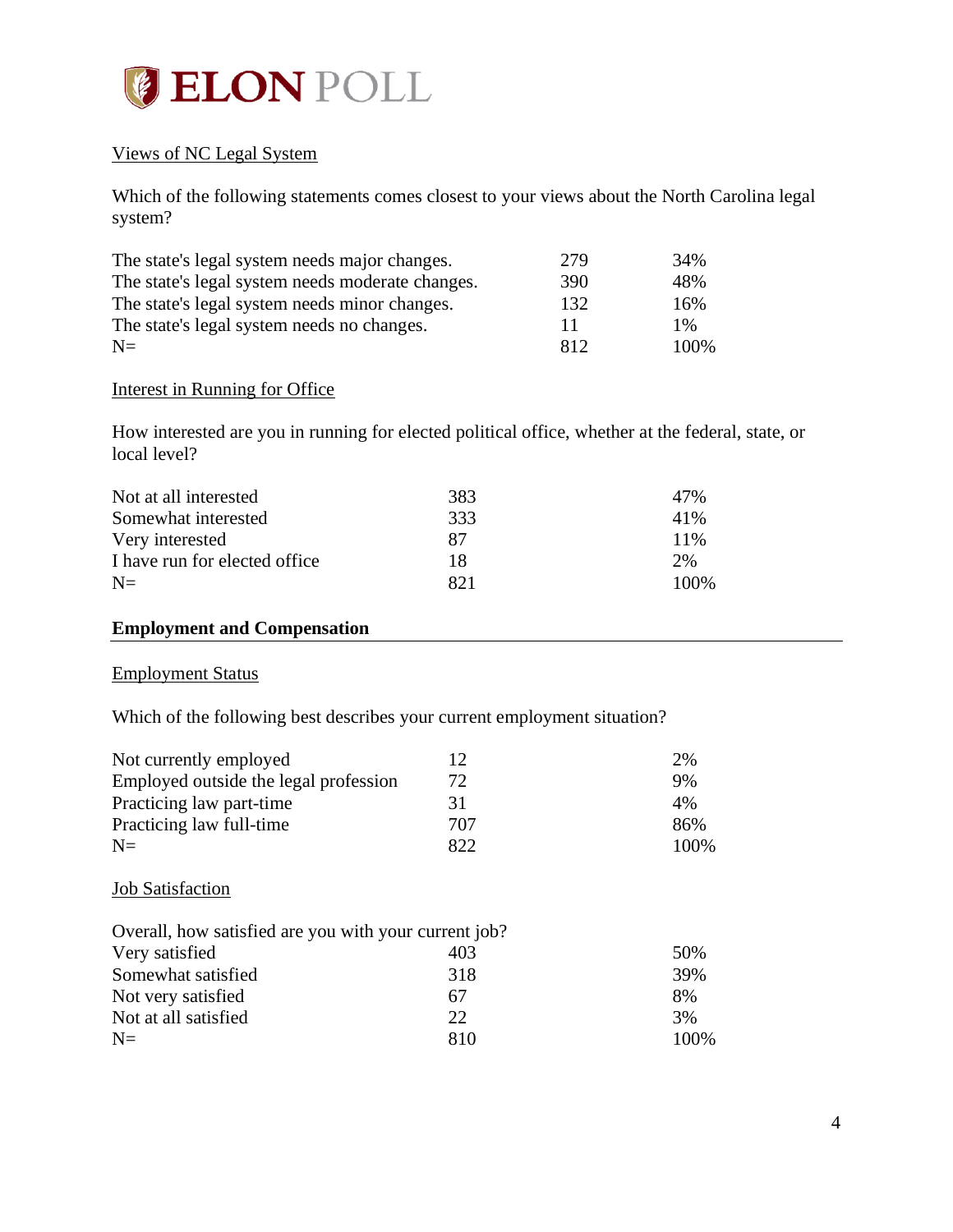

### Job Type

Which of the following best describes your current role?

| Attorney at a small firm (2-10 attorneys)             | 197 | 24%  |
|-------------------------------------------------------|-----|------|
| Attorney at a moderately sized firm (11-50 attorneys) | 97  | 12%  |
| Attorney at a large firm (more than 50 attorneys)     | 137 | 17%  |
| In House                                              | 94  | 12%  |
| Clerkship                                             | 25  | 3%   |
| <b>JD</b> Preferred                                   | 41  | 5%   |
| Other                                                 | 147 | 18%  |
| Solo practitioner                                     | 72  | 9%   |
| $N=$                                                  | 810 | 100% |

Practice Region

Where do you practice?

| Research Triangle (Raleigh, Durham and/or Chapel Hill)                            | 255 | 35%  |
|-----------------------------------------------------------------------------------|-----|------|
| Triad (Greensboro, Winston-Salem, and/or High Point)                              | 86  | 12%  |
| Charlotte Metropolitan Area                                                       | 150 | 20%  |
| Eastern NC (e.g. Wilmington, Greenville, Fayetteville, or another nearby town) 82 |     | 11%  |
| Western NC (e.g. Asheville, Boone, Hendersonville, or another nearby town)        | 62  | 8%   |
| Another part of NC                                                                | 16  | 2%   |
| Practicing out of state                                                           | 86  | 12%  |
| $N=$                                                                              | 737 | 100% |

### Considered Leaving Legal Practice

Have you ever considered leaving the practice of law?

| Yes            | 453 | 61%  |
|----------------|-----|------|
| N <sub>o</sub> | 285 | 39%  |
| $N=$           | 738 | 100% |

### Long Term Practice Intention

Do you plan to practice law for the rest of your working career?

| Yes, definitely | 167 | 23%  |
|-----------------|-----|------|
| Yes, probably   | 460 | 62%  |
| N <sub>0</sub>  | 111 | 15%  |
| $N=$            | 738 | 100% |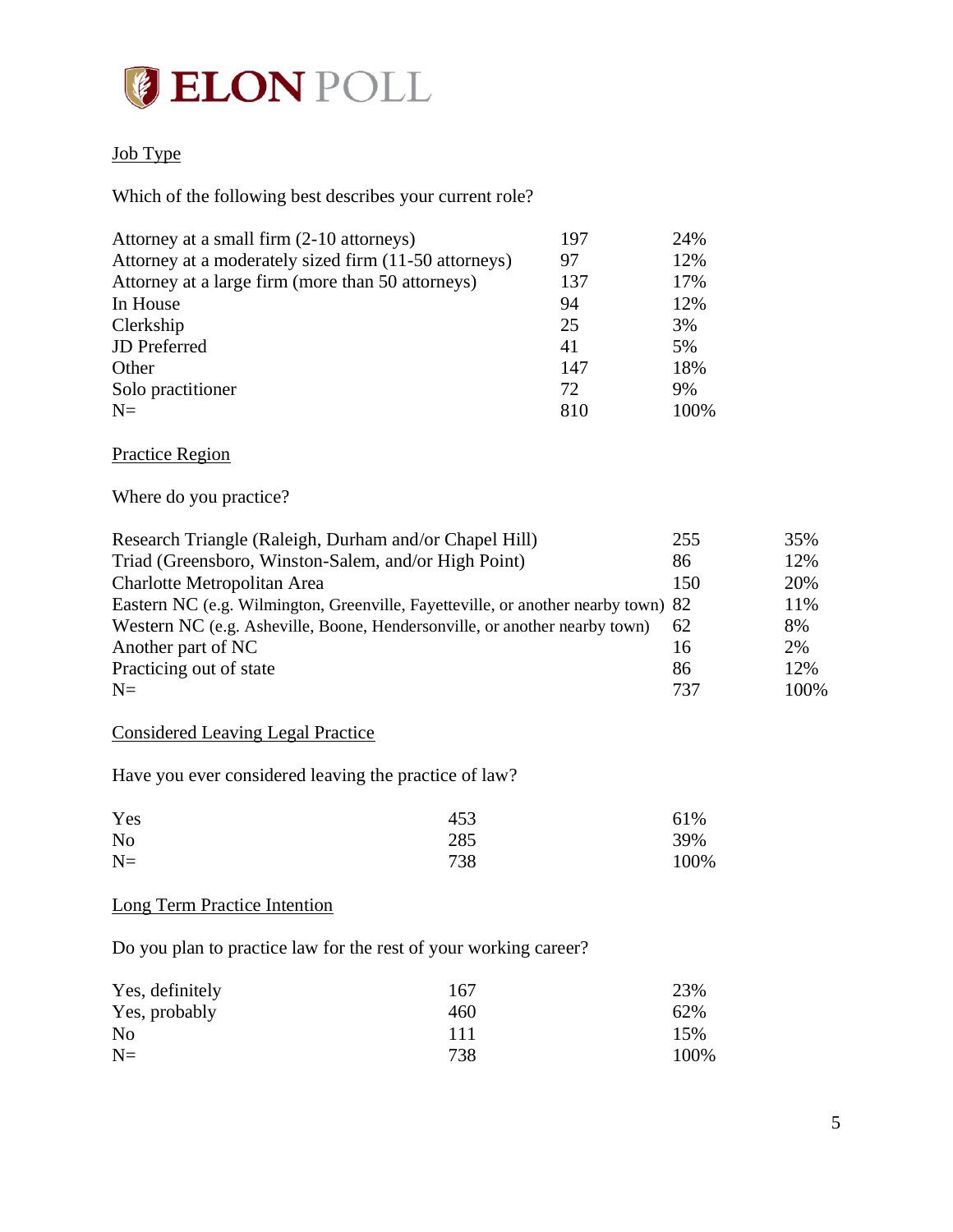# **ELON POLL**

### **Salary**

What is your current annual, base salary?

Mean: \$104,586 10<sup>th</sup> Percentile: \$55,000 25th Percentile: \$67,500 50<sup>th</sup> Percentile: \$87,500 75th Percentile: \$137,500 90th Percentile: \$187,500 *(Note: Percentiles calculated using midpoints of categories below)*

| Less than $$40,000$ | 17  | 2%   |
|---------------------|-----|------|
| \$40,000-\$49,999   | 56  | 7%   |
| \$50,000-\$59,999   | 88  | 11%  |
| \$60,000-\$74,999   | 140 | 18%  |
| \$75,000-\$99,999   | 185 | 23%  |
| \$100,000-\$124,999 | 100 | 13%  |
| \$125,000-\$149,999 | 76  | 10%  |
| \$150,000-174,999   | 43  | 5%   |
| \$175,000-\$199,999 | 34  | 4%   |
| \$200,000-\$249,999 | 31  | 4%   |
| \$250,000 or more   | 22  | 3%   |
| $N =$               | 792 | 100% |

*Note: For reference, th[e Bureau of Labor Statistics reports](https://www.bls.gov/oes/current/oes231011.htm) mean total income for occupational category "lawyers." The population within the BLS category is not the same as the population in this survey.*

### Sign On Bonus

How much was your sign on bonus?

| None                 | 716 | 89%  |
|----------------------|-----|------|
| Less than 5% of base | 43  | 5%   |
| More than 5% base    | 42  | 5%   |
| $N=$                 | 801 | 100% |

### End of Year Bonus

Last year, how much was your end of year bonus?

| None                  | 490 | 62%  |
|-----------------------|-----|------|
| Less than 5% of base  | 131 | 16%  |
| 5%-10% of base        | 74  | 9%   |
| More than 10% of base | 102 | 13%  |
| $N=$                  | 797 | 100% |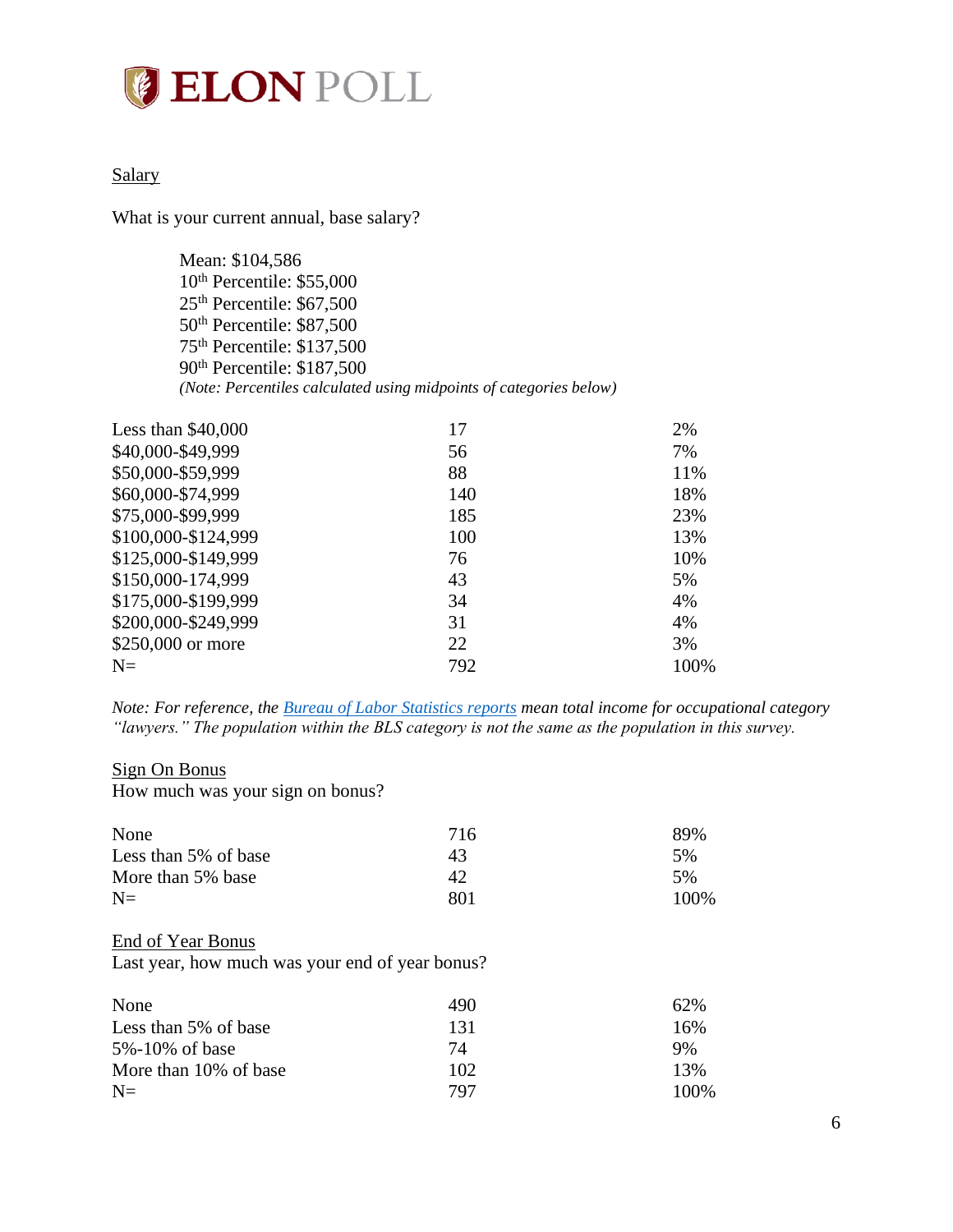# **ELON POLL**

### **Benefits**

Which of the following benefits are provided by your current employer? Please select all that apply. (Number and percent indicating benefit is offered)

| 401k match                           | 459 | 58%  |
|--------------------------------------|-----|------|
| Health insurance                     | 647 | 81%  |
| Student loan payments                | 58  | 7%   |
| Remote work                          | 488 | 61%  |
| Unlimited or generous paid time off  | 391 | 49%  |
| Paid parental leave                  | 320 | 40%  |
| Low billable hour requirements       | 297 | 37%  |
| Continuing education support         | 488 | 61%  |
| Professional development experiences | 414 | 52%  |
| $N=$                                 | 796 | 100% |

## Compensation Satisfaction

How satisfied or dissatisfied are you with your total compensation, including benefits and bonuses?

| Very dissatisfied                  | 87  | 11\% |
|------------------------------------|-----|------|
| Somewhat dissatisfied              | 184 | 23%  |
| Neither satisfied nor dissatisfied | 92  | 11\% |
| Somewhat satisfied                 | 252 | 31%  |
| Very satisfied                     | 192 | 24%  |
| $N=$                               | 807 | 100% |

## Non-monetary Benefits

How satisfied or dissatisfied would you be to trade a portion of your compensation for nonmonetary benefits?

| Very dissatisfied                  | 223 | 28%  |
|------------------------------------|-----|------|
| Somewhat dissatisfied              | 203 | 25%  |
| Neither satisfied nor dissatisfied | 238 | 30%  |
| Somewhat satisfied                 | 103 | 13%  |
| Very satisfied                     | 32  | 4%   |
| $N=$                               | 799 | 100% |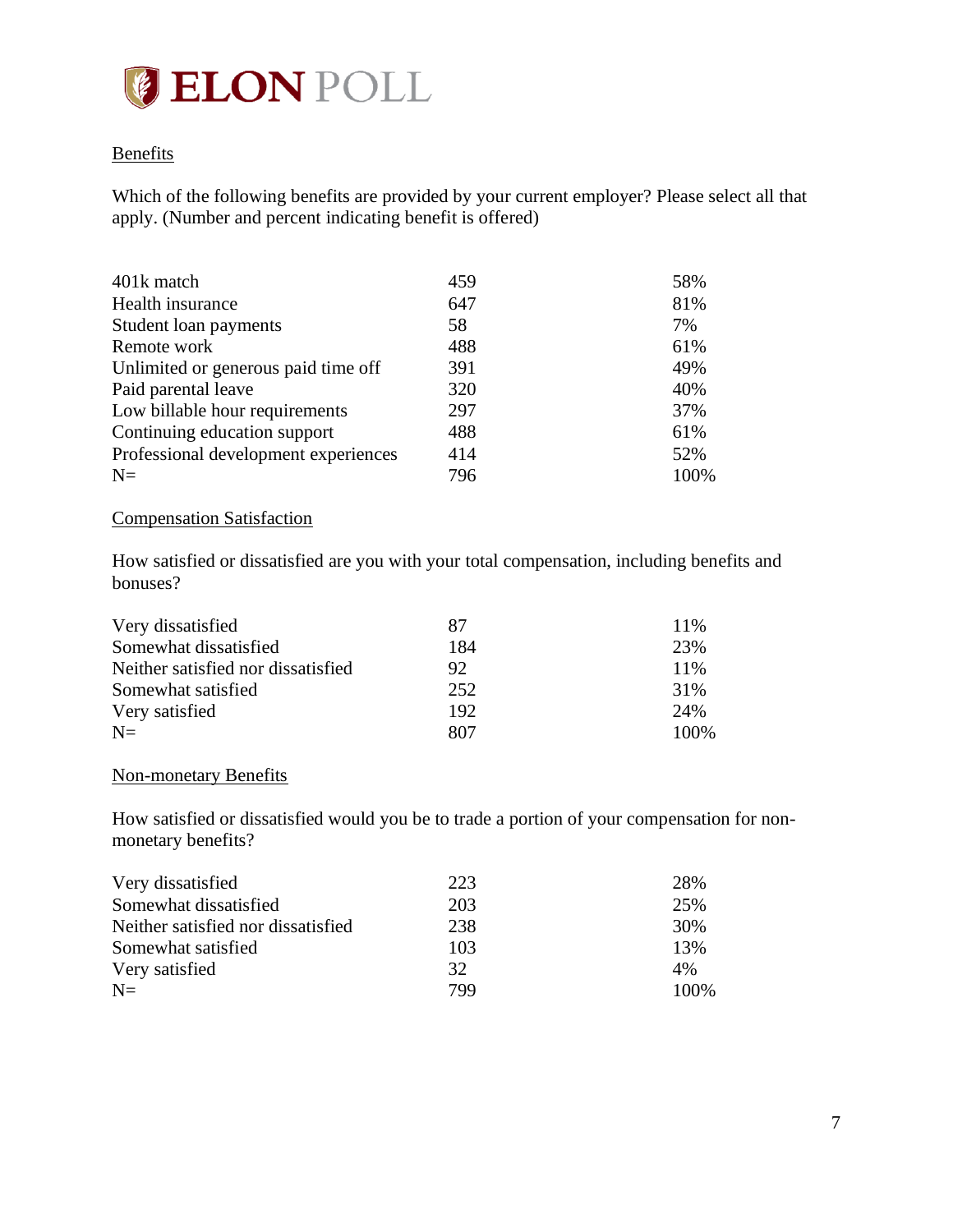

## <span id="page-7-0"></span>**Demographics**

## NC Law School

Did you attend a law school in the state of North Carolina?

| Yes            | 566 | 69%  |
|----------------|-----|------|
| N <sub>o</sub> | 255 | 31%  |
| $N=$           | 821 | 100% |

## **Graduation Year**

When did you graduate from law school?

| Less than 2 years ago | 137 | 17%  |
|-----------------------|-----|------|
| 2-4 years ago         | 164 | 20%  |
| 5-10 years ago        | 381 | 46%  |
| $10+$ years ago       | 140 | 17%  |
| $N=$                  | റാ  | 100% |

## Legal Experience

How many combined years of legal experience do you have?

| Less than 2 years | 139 | 17%  |
|-------------------|-----|------|
| 2-4 years         | 188 | 23%  |
| $5-10$ years      | 354 | 44%  |
| 10 or more years  | 129 | 16%  |
| $N=$              | 810 | 100% |

### Age

How old are you?

| Under 35 | 470 | 57%  |
|----------|-----|------|
| 35 to 44 | 352 | 43%  |
| $N=$     | 822 | 100% |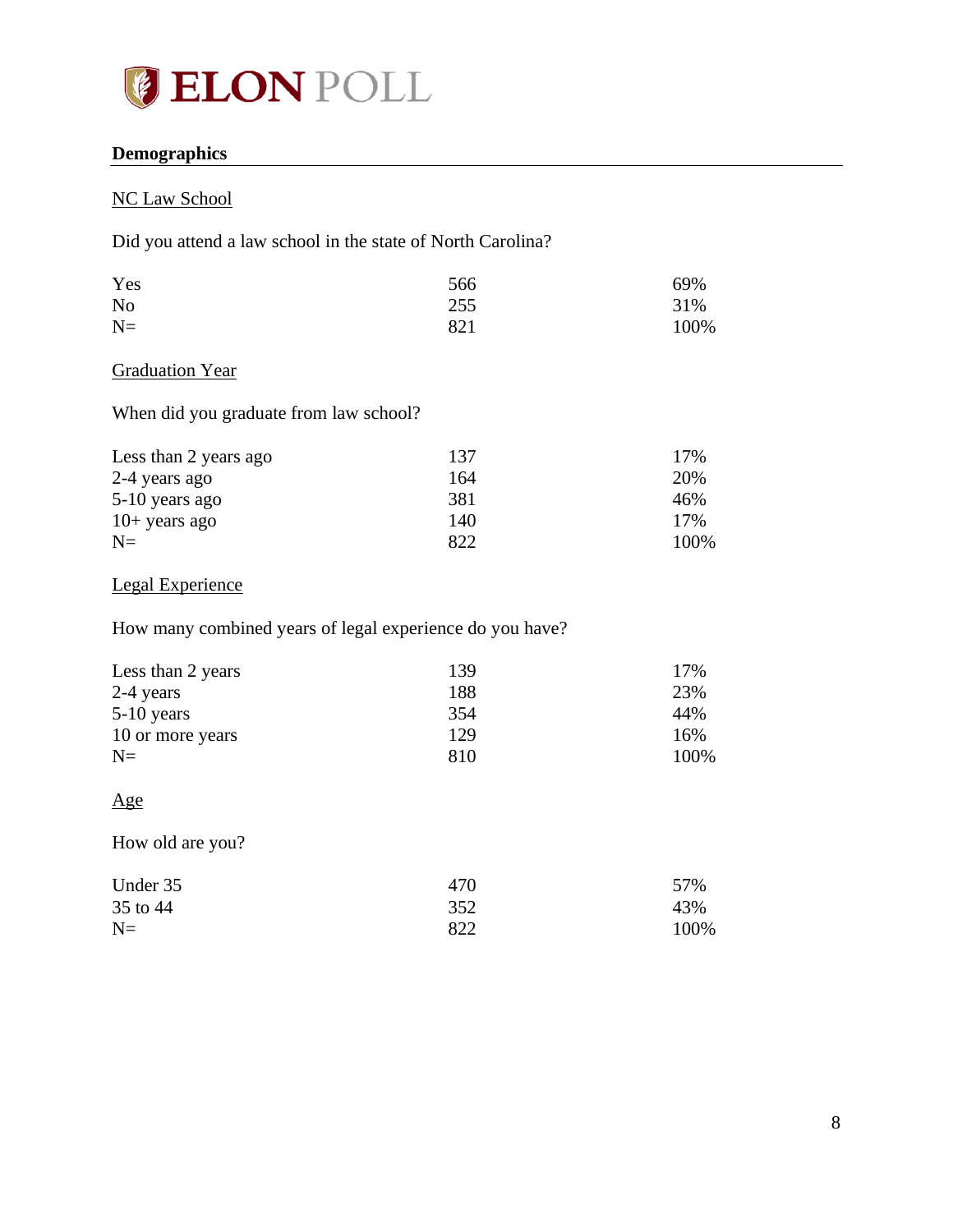

## **Race**

Which of the following best describes your racial and ethnic background? Please select all that apply or feel free to self-identify.

| White (Non-Hispanic)<br><b>Black</b><br>Other<br>$N=$ | 670<br>63<br>44<br>777 | 86%<br>8%<br>6%<br>100% |
|-------------------------------------------------------|------------------------|-------------------------|
| Gender                                                |                        |                         |
| Gender                                                |                        |                         |
| Male                                                  | 424                    | 53%                     |
| Female                                                | 381                    | 47%                     |
| $N=$                                                  | 805                    | 100%                    |

## LGBTQIA

Do you identify as a member of the LGBTQIA community?

| Yes                  | 70  | 9%   |
|----------------------|-----|------|
| N <sub>0</sub>       | 730 | 90%  |
| Prefer not to answer | 16  | 2%   |
| $N=$                 | 816 | 100% |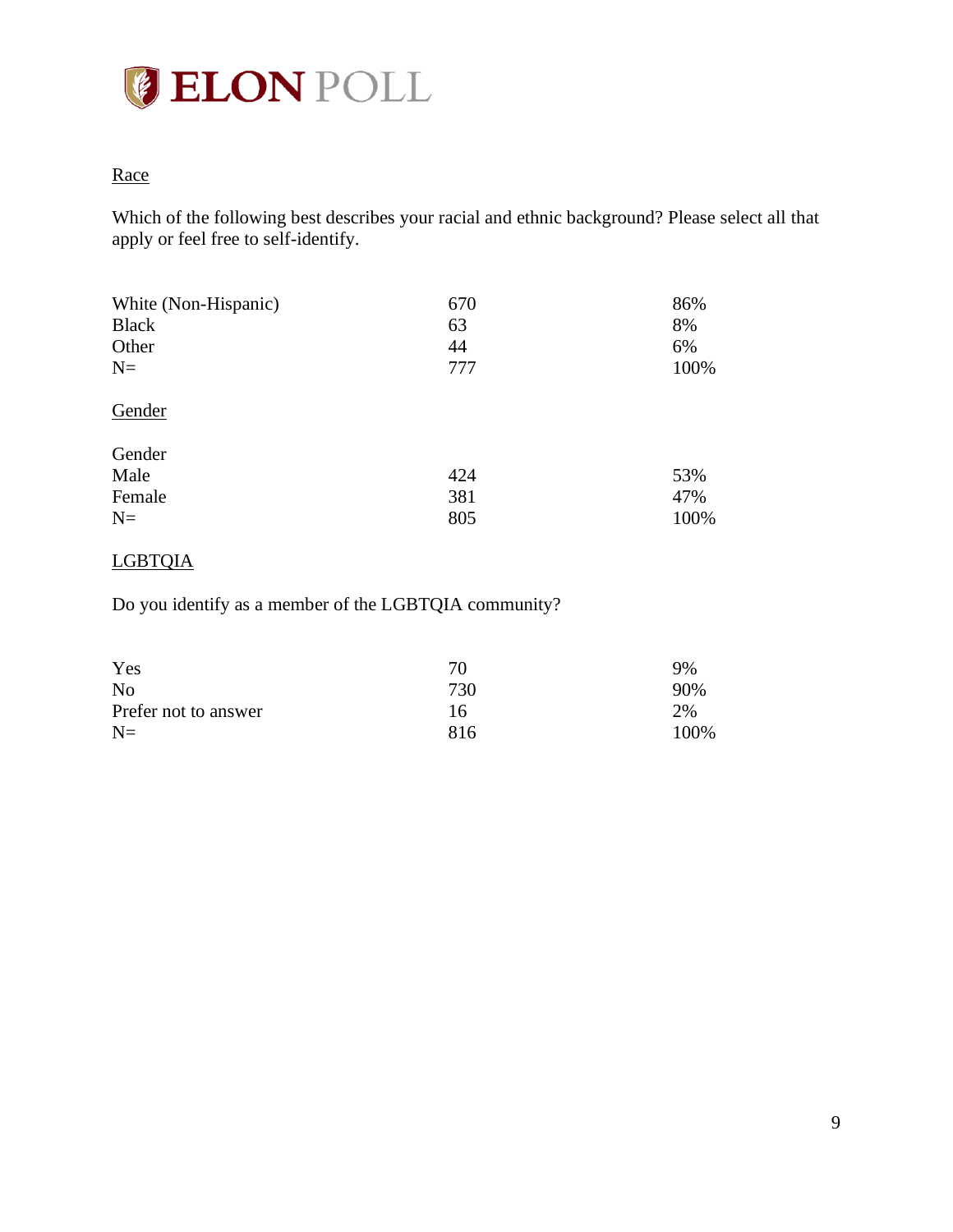# **JELON POLL**

# <span id="page-9-0"></span>**Question Order**

### [Format: mnemonic for programming Question Text]

- consent Are you willing to participate in this survey?
- attorneyyesno Are you a licensed attorney in North Carolina? (screener)
- intro\_profession To start, we are interested in your views of the legal profession.
- prof proud To what extent do you agree or disagree with the following statement: "I am proud to be an attorney in North Carolina."
- prof\_society To what extent do you agree or disagree with the following statement: "Being an attorney allows me to help make society a better place."
- prof\_career To what extent do you agree or disagree with the following statement: "If I could give advice to a younger version of myself, I would encourage myself to pursue a legal career."
- change\_open Which of the following statements comes closest to your views about the North Carolina legal system?
- intro\_cand With this next set of questions, we're interested in your views on running for elected office.
- run interest How interested are you in running for elected political office, whether at the federal, state, or local level?
- encourage run Has anyone ever encouraged you to run for elected office?
- who\_encourage Who has encouraged you to run for elected office? Please select all that apply.
- whynotrun Below you'll find a list of reasons why many people are hesitant or reluctant to run for elected office. Please indicate how relevant each of the following reasons is to you and your own interest in running for office.
- typeoffice How much does serving in the following positions appeal to you personally?
- intro jobs These next few questions have to do with your current employment.
- employed Which of the following best describes your current employment situation?
- job\_sat Overall, how satisfied are you with your current job?
- job tenure How many combined years of legal experience do you have?
- employ type Which of the following best describes your current role?
- practice\_where Where do you practice?
- practiceareas What practice areas do you work in? Please select all that apply.
- practice\_leave Have you ever considered leaving the practice of law?
- practice forlife Do you plan to practice law for the rest of your working career?
- salary What is your current annual, base salary?
- bonus signon How much was your sign on bonus?
- bonus end Last year, how much was your end of year bonus?
- benefits Which of the following benefits are provided by your current employer? Please select all that apply.
- comp\_sat How satisfied or dissatisfied are you with your total compensation, including benefits and bonuses?
- trade How satisfied or dissatisfied would you be to trade a portion of your compensation for non-monetary benefits?
- Additional demographics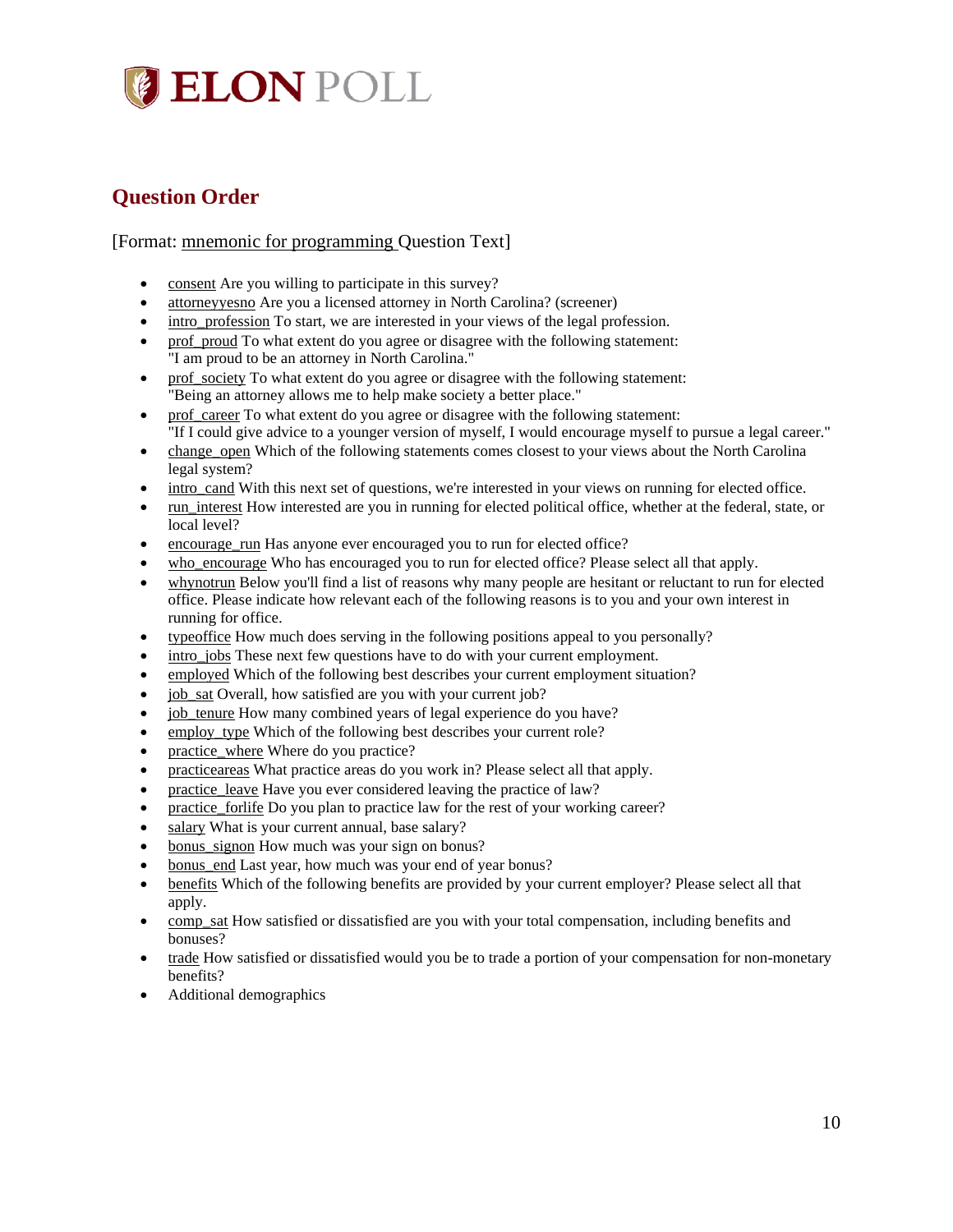

## <span id="page-10-0"></span>**Methodological Information**

| Mode:                     | Email                                 |
|---------------------------|---------------------------------------|
| Population:               | North Carolina Attorneys under age 45 |
| Dates in the field:       | 11/23/21-12/3/21                      |
| Sample Size:              | 812                                   |
| Confidence Interval       | $+/- 3.3\%$                           |
| Weighting Variables (NC): | None                                  |

#### *Procedure*

The Elon University Poll used an email list of attorneys obtained from public records. Respondents were given an opt-out link, and respondents who did not start surveys after the first emails received one reminder email. In total, we sent emails to 10,792 email addresses. Responses were anonymous; we did not collect information linking individual responses to contact information.

Surveys were conducted online via Qualtrics. Interviews were included in the final dataset if respondents spent a minimum length of time on the interview and particular sections, and if a respondent progressed through the entire survey. Some attorneys in our email list were over the age of 44; their responses are not included in this survey. Our sample was based on attorneys who had been admitted to the NC Bar for less than 11 years. Attorneys under 45 with more than 11 years since admission to the NC Bar are omitted from this sample. Some attorneys have more than 11 years of legal experience, largely due to initial bar membership from other states.

The Elon University Poll supports transparency in survey research and is a charter member of the American Association for Public Opinion Research Transparency Initiative, which is a program promoting openness and transparency about survey research methods and operations among survey research professionals and the industry. To the best of our understanding, all information about the Elon University Poll that we release to the public conforms to reporting conventions recommended by the American Association for Public Opinion Research and the National Council on Public Polls.

Typically, we calculate weights to reflect U.S. Census or other population level characteristics. We were unable to identify any official source for demographics related to this survey's population. Therefore, results presented above are unweighted.

Elon University fully funds the Elon University Poll. The poll operates under the auspices of the College of Arts and Sciences at Elon University, led by Dean Gabie Smith. The Elon University administration, led by Dr. Connie Ledoux Book, president of the university, fully supports the Elon University Poll as part of its service to the community. Because of this generous support, the Elon University Poll does not engage in any contract work. This permits the Elon University Poll to operate as a neutral, non-biased, non-partisan resource.

The Elon University Poll is an academic, non-partisan survey research organization. We do not engage or work with any political candidates or parties. We employ best practices to ensure the results are not biased.